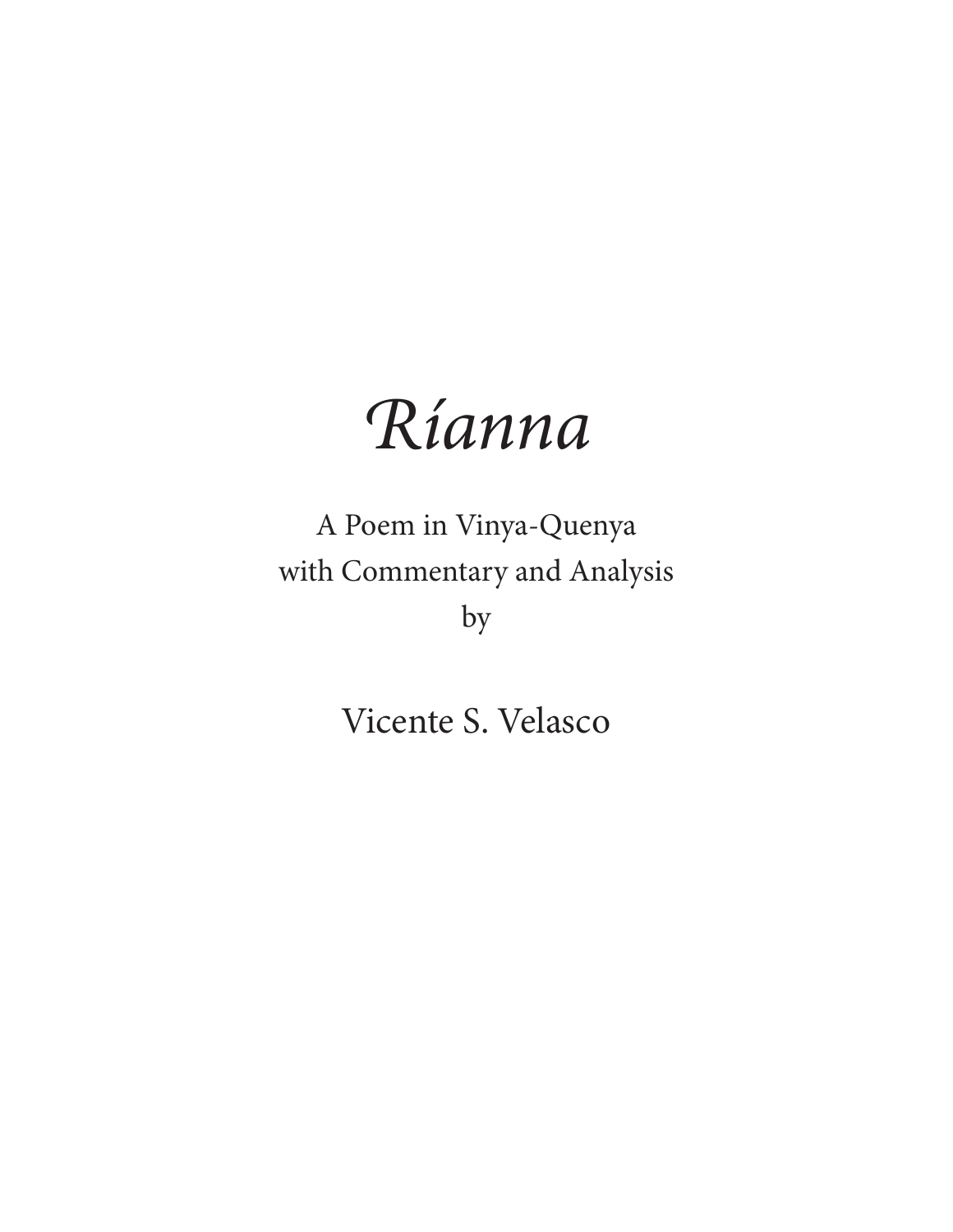

https://folk.uib.no/hnohf

"ARDALAMBION — Of the tongues of Arda" is a website dedicated to the study of the languages created by J.R.R. **TOLKIEN** 

Webmaster: Helge Kåre FAUSKANGER. EMAIL: helge.fauskanger@nor.uib.no

- *Ríanna* was originally presented as an email posting in the TolkLang mailing list, and has become a feature in the *Ardalambion* website since 1997, with commentary by Helge Fauskanger. This PDF version is an expanded updated version written by the original poet.
- This edition is a revision of the November 2012 edition made in January 2021 on Microsoft Word 2019 and Adobe InDesign 2019.

Set in Adobe Minion Pro and Gentium Plus OpenType, and Tengwar Annatar and Aniron TrueType fonts.

Copyright information: While this publication can be downloaded for free from the ARDALAMBION website, this cannot be posted anywhere else in the World Wide Web without the expressed permission of the principal author and editor. Printed versions can be made and freely distributed among private individuals and groups, and not for commercial use.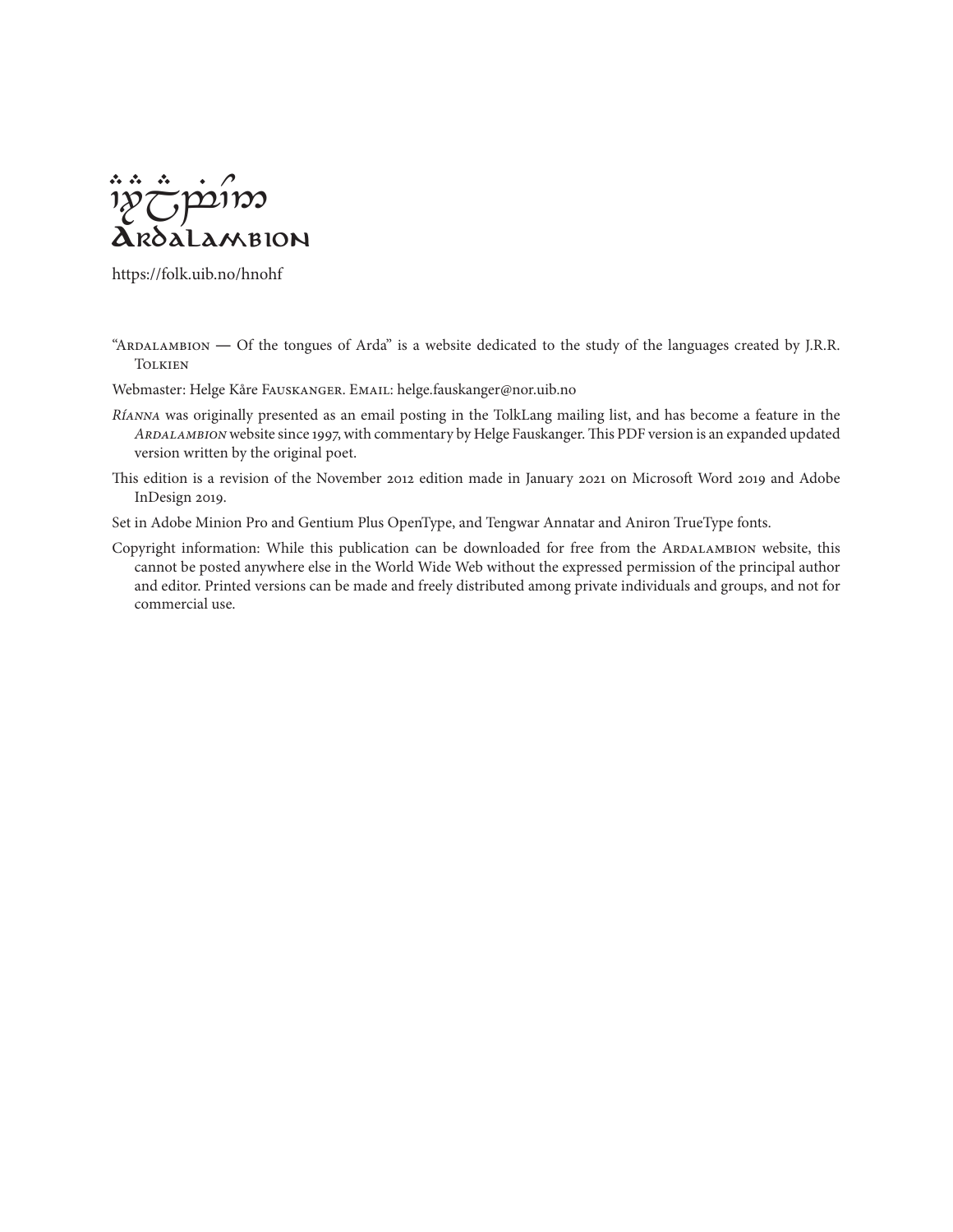## **ACKNOWLEDGEMENTS**

I would like to express my gratitude first and foremost to Helge Fauskanger who made my previous iterations of *Ríanna* a feature in his website, and whose comments and suggestions over the years improved the poem and saved me from at least one mistake. Also deserving mention is David Salo for his initial comments on the poem back in 1997, as well as others who have made similar comments through private email, those who have made translations thereof to other languages and made attempts to render it in *tengwar*; the Philippine Tolkien Society for its support; and last but not the least to Johan Winge for his beautiful *Tengwar Annatar* font.

# LIST OF ABBREVIATIONS AND SYMBOLS

| acc.      | accusative       | pa.t.   | past tense                   |
|-----------|------------------|---------|------------------------------|
| adj.      | adjective        | perf.   | perfect/past perfect         |
| adv.      | adverb           | pers.   | person                       |
| <b>BQ</b> | Book Quenya      | prn.    | pronoun                      |
| CQ        | Classical Quenya | pl.     | plural                       |
| conj.     | conjunction      | poss.   | possessive                   |
| du.       | dual             | Q       | Quenya                       |
| dat.      | dative           | SC.     | scilicet, that is to say     |
| excl.     | exclusive        | sg.     | singular                     |
| exclam.   | exclamation      | subj.   | subject                      |
| fem.      | feminine         | suff.   | suffix                       |
| fu.t.     | future tense     | S.V.    | sub verbo, under the word or |
| imp.      | imperative       |         | heading                      |
| intr.     | instrumental     | $\,<\,$ | derived from                 |
| lit.      | literally        | >>      | changed to                   |
| loc.      | locative         | $\ast$  | unattested, hypothetical     |
| neut.     | neuter           | $=$     | equal to                     |
| nom.      | nominative       |         |                              |

### 1. Grammatical

#### 2. Bibliographical

| LR           | The Lord of the Rings (one-volume 50th    |           | The Lost Road and Other Writings |
|--------------|-------------------------------------------|-----------|----------------------------------|
|              | anniversary edition, 2004-2005)           | X         | Morgoth's Ring                   |
| R            | The Road Goes Ever On (2nd edition, 1978) | XI        | The War of the Jewels            |
| <sub>S</sub> | The Silmarillion                          | XII       | The Peoples of Middle-earth      |
| UT           | Unfinished Tales of Númenor and           | <b>PE</b> | Parma Eldalamberon               |
|              | Middle-earth                              | VT.       | Vinyar Tengwar                   |
| МC           | The Monsters and the Critics and Other    | <b>TS</b> | Tolkien Studies                  |
|              | Essavs                                    |           |                                  |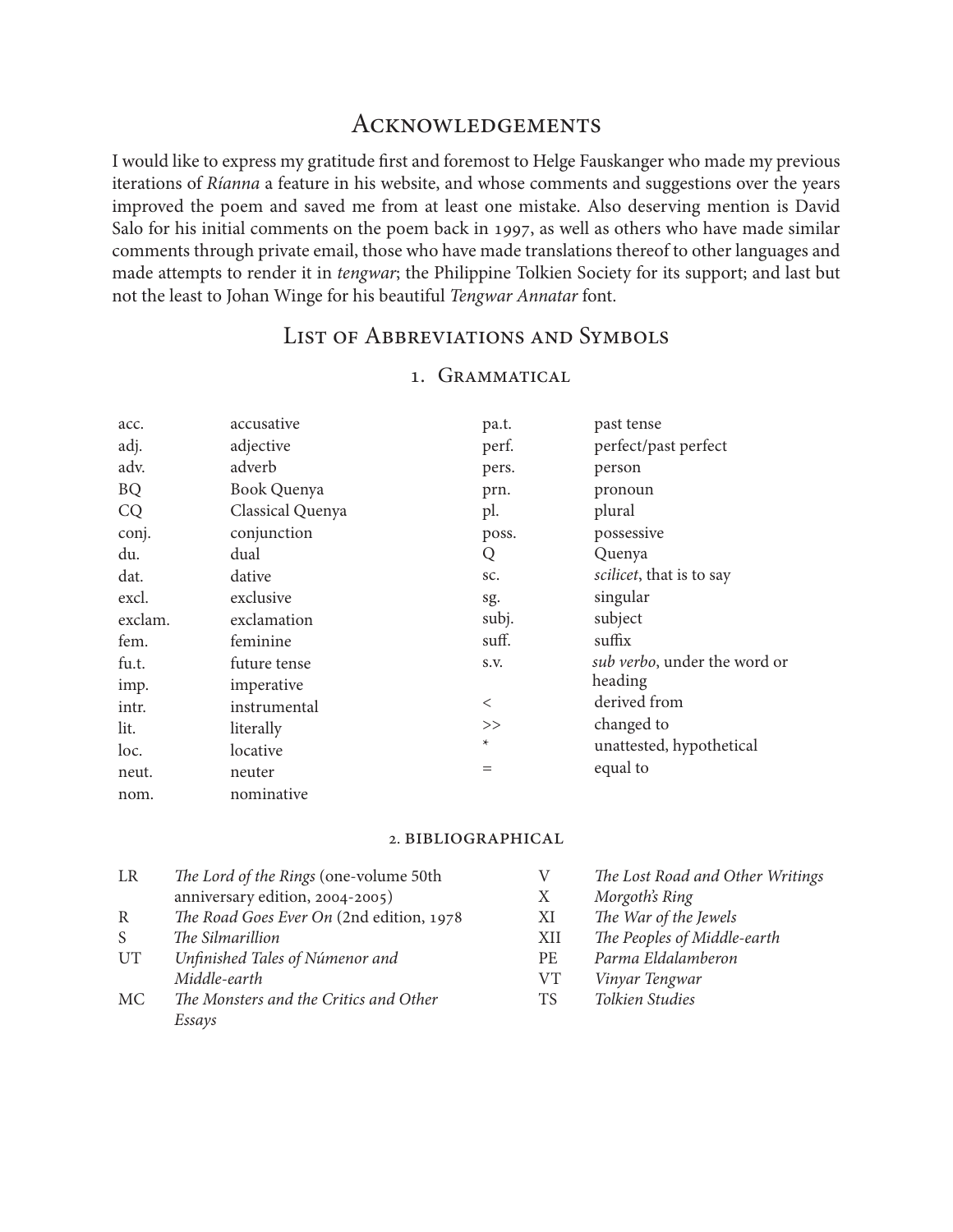# **FOREWORD**

On September 6, 1997 I was watching the funeral of Diana, Princess of Wales on television and when I saw and heard Elton John singing "Candle in the Wind", when I heard the line "It seems to me, you lived your life like a candle in the wind" it struck me that "like a candle in the wind" could easily be rendered in Quenya as *ve líkuma súrinen*. So, I have decided then and there to write a short poem about Diana as a tribute. After some false starts and tinkering for several hours that evening, using my resources at hand (most in particular my worn-out copy of *The Lost Road*), I have finished my first version of the poem and posted it in the TolkLang mailing list on September 15, 1997 (without translation).<sup>1</sup> On September 17 noted Tolkien scholars David Salo (who made the language translations in Peter Jackson's The Lord of the Rings trilogy) and Helge Fauskanger (the webmaster of the Ardalambion website) posted their translations and praised the effort.² Subsequently Helge asked for permission to include the poem in his website, and it has been a feature ever since with Helge's own commentary, which in turn was translated into other languages in various mirror sites.<sup>3</sup>

Changes were made in the intervening years (which are listed for comparison), but the version below is the latest iteration of the poem based on my understanding of Quenya grammar and my own linguistic-taste (Q *lámatyávenya wéra*), as well as a more detailed commentary which recognizes the mutability of Tolkien's languages, real-world or otherwise. I have rewritten the poem in book-language or *parmaquesta* (although lapsing into spoken Classical Quenya (CQ) or *tarquesta*, or even colloquial Quenya would be inevitable)<sup>4</sup>, but it must be emphasized that this should be considered as \**Vinya-Quenya* (or Neo-Quenya) as with any Quenya text not written by Tolkien, and in no way is this officially sanctioned by the Tolkien Estate. This edition is intended to make corrections to inadvertent errors in the 2012 edition.

Be it as it may, I hope this would help others in learning *i Quenya lambe* and to further its appreciation. Finally, whatever errors that might arise in this edition are mine and mine alone. *Mea culpa*.

NOTE ON ORTHOGRAPHY: I have used the macron to indicate long vowels in the poem itself as well as in the commentaries; elsewhere I have used the acute accent, except for a couple of examples in Telerin as well as primitive (ulterior) forms. Also, I did not use the diaresis to indicate disyllabic vowel combinations. I did not standardize the orthography of the poem as far as in matter of c and k as many have done. The reason for this is that like Tolkien, I would like into consideration the "shape" of the word to see if it looks better as well as its attested form, indicative of my personal *lámatyáve*. For instance, I prefer the form *līkuma* to *līcuma* as Helge had done when he posted the poem in his website. Nevertheless, whether c or k is used, it would be written the same way in tengwar:  $\overline{C}$ j $\acute{q}$ m $\ddot{B}$ .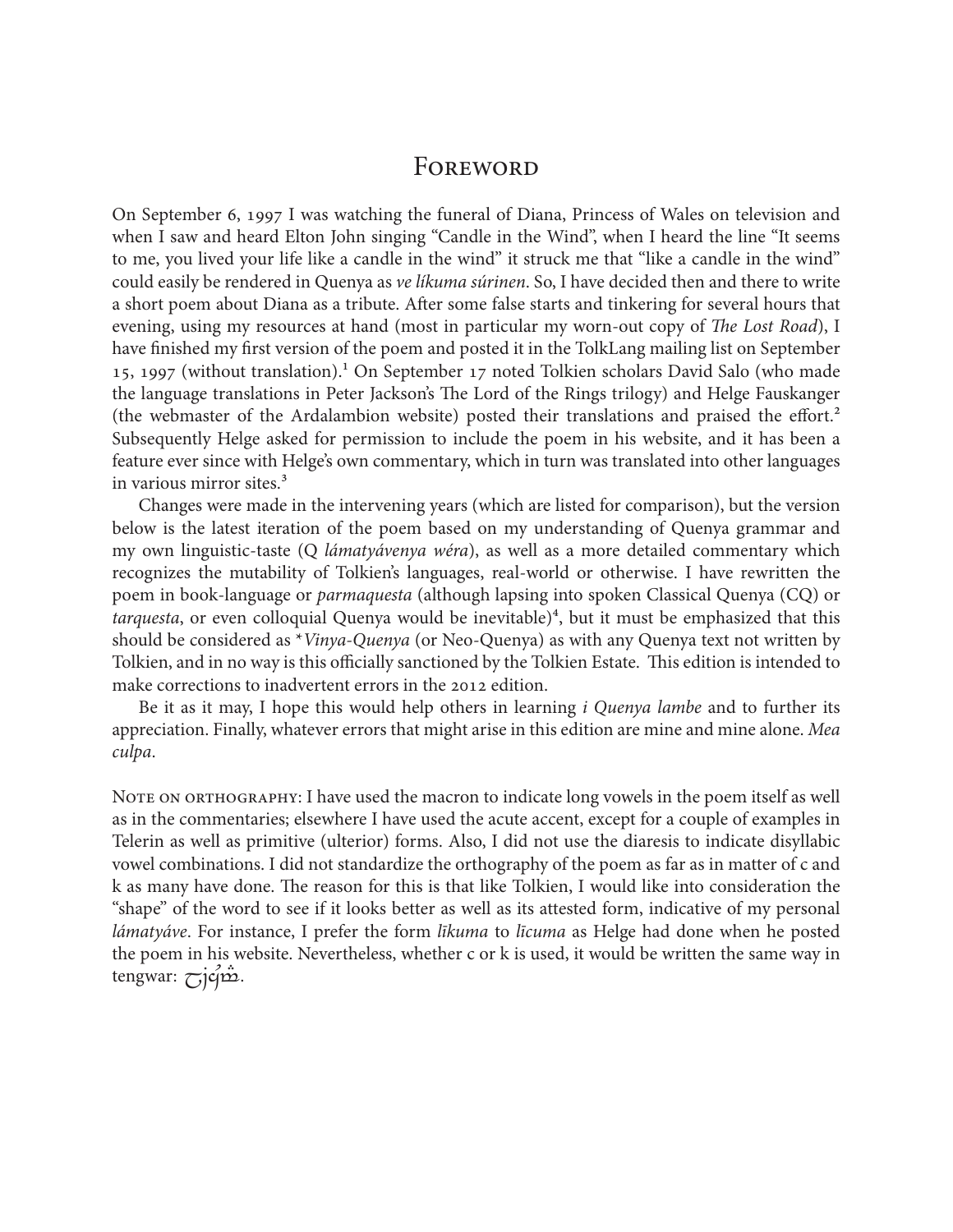# The Poem

When I first wrote the poem back in 1997, I really did not care about the form of the poem itself as what mattered then was the content itself, as making a poem in Quenya is in itself a challenge then and now, because of its many limitations as far as vocabulary is concerned, despite the many details that have emerged in the intervening years. However, because of new information, much of the original poem has changed, but still remained the same.

Here is the text of the latest version of the poem.

# *Ríanna*

 *Namārie, vanima Rīanna, Herimelde! Ānelye mēn melmē yo alassē,* 3 *ar enyaluvalme sā oiale. Namārie, vanima Rīanna, Ardalōte! Coacalinalya fīrie we līkuma sūrinen,* 6 *nō melmelma lyēn ūva fire indolmassen. Namárie, vanima Rīanna, Indotāri! Ā wile sī Nūmenna rāmainen laurie,* 9 *ar nai fealya seruva oialmaresse.*

Changes made from the original poem and subsequent versions are as follows:

**Line 1:** *Herinilda* >> *Heriméla* >> *Herimelde* **Line 2:** *Antanelde* >> *Ānelye*; *men* >> *mēn*; *melme ar alasse* >> *melmē yo alassē* **Line 3:** *enyaluvammet* >> *renuvammet* >> *enyaluvalme sā* **Line 4:** *Ardalōte >> Ardalotse >> Ardalōte* **Line 5:** *Coacalinalda >> Coacalinalya; firne >> fīrie; ve >> we*  **Line 6:** *Nān >> Nō; melmemma len >> melmelma lyēn; indommassen >> indolmassen* **Line 8:** *Sī wila >> Ā wile sī*  **Line 9:** *fealda >> fealya*

#### **Alternative reading:**

**Line 6:** *lyēn = lyenna*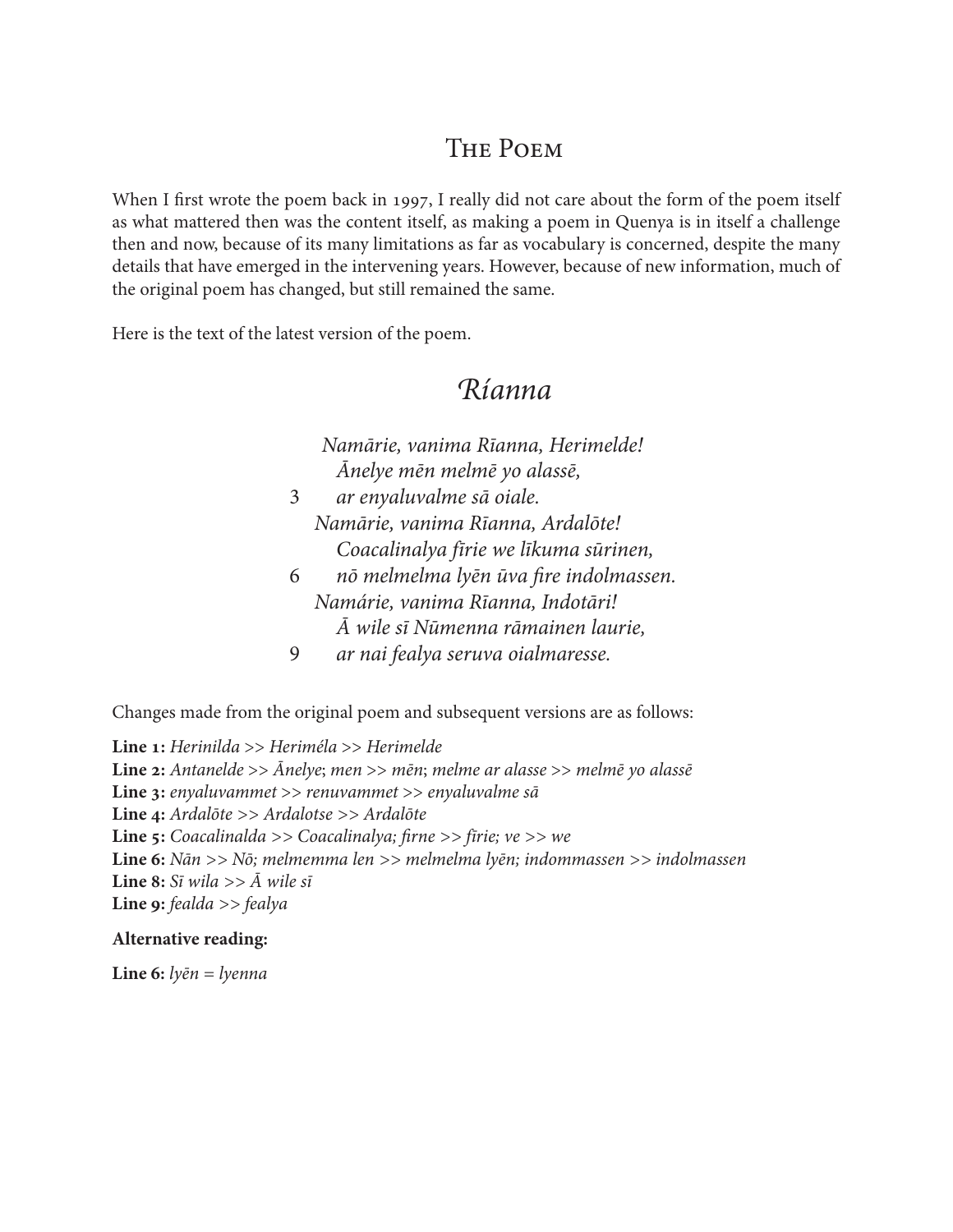Here is a rendering of the poem in Tengwar:



Here is a free translation:

|   | Farewell, fair Princess, beloved lady!                      |
|---|-------------------------------------------------------------|
|   | Thou gavest us love and happiness,                          |
| 3 | and we shall not forget them.                               |
|   | Farewell, fair Princess, Flower-in-the-Realm!               |
|   | The light of thy house hath died like a candle in the wind, |
| 6 | but our love for thee shall not die in our hearts.          |
|   | Farewell, fair Princess, Queen-of-Hearts!                   |
|   | Fly now to the West on wings of gold,                       |
| 9 | and may thy spirit rest in everlasting bliss.               |

#### **Commentary and analysis:**

**Rīanna:** The title was not in the original version of poem, but was tacked on afterwards by Helge Fauskanger, a natural and acceptable assumption. The name itself is my attempt to Quenyarize the name Diana.⁵ While primitive *d* would be rhotacized in Quenya, this only occurs medially or finally and never initially, e.g., Q. *sére* "rest" is descended from an ulterior form \**sēdē* < √SED.⁶ If the *d* in *Diana* would be Quenyarized in this instance, it would either turn to *l* as in *lelya*- < CE *delyā* (√DELE)⁷ or N as in *norna* < \**dornā* (√DORO): thus \**Líana* or \**Níana*.⁸ However, I chose *Rīanna*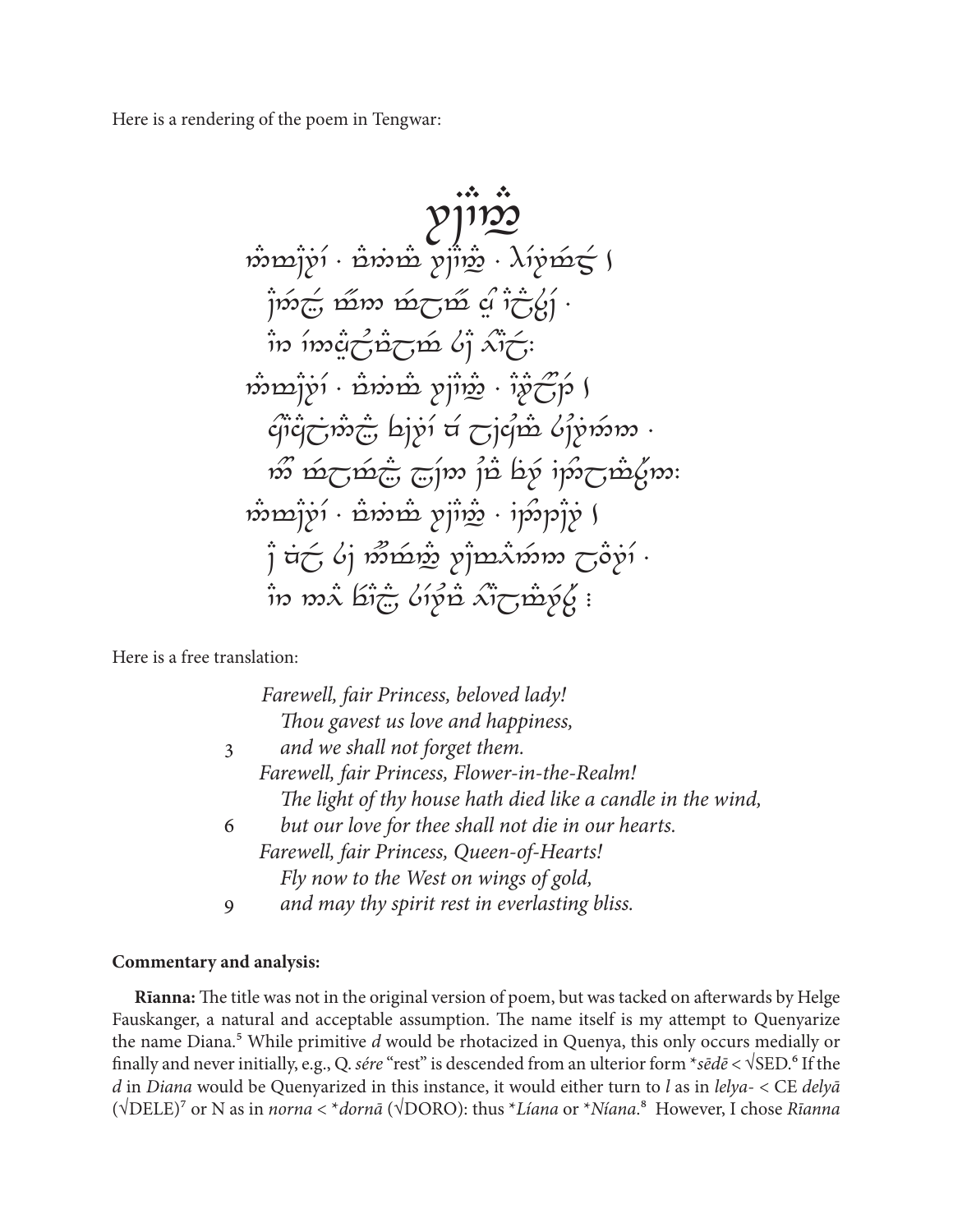instead because not only does it resemble *Diana*, but its meaning is quite fitting: it is a plausible descendant of primitive \**rig-annā* "crown-gift", a kenning — or more appropriately, a nonce word — for "princess". To those who are familiar with Tolkien's legendarium, the Sindarin form of the name *Rían* is the name of Tuor's mother and thus Eärendil's paternal grandmother.

#### **Line 1:**

**Namārie:** This word has been well analyzed elsewhere so there is no need to repeat that here. It served well as a convenience in the poem.

**vanima**: Although the gloss of this is "fair", there are two etymologies of this word, depending on connotation. One, it may be derived from √BAN, which while it referred simply to "beauty", it would have the implication of *blessedness*, *lack of fault* or *blemish*. The other is from √WAN, with an emphasis on *fair-haired* (blonde or golden brown), with a secondary meaning of *beauty* (PE17:149-150, cf. XI:383). So, no matter the etymology in this case, both would apply to the late princess. However, note that in my Tengwar rendering of the poem, I used the *tengwa vala* ( $\alpha$ ), which represents  $v \leq b$ , instead of *vilya*  $(\pi)$ , which also represents  $v \leq w$ ). If I use *vilya* instead, it would be written as *wanima* (in *tengwar*  $\ddot{\vec{u}}$  *instead.*) instead.

**Herimelde:** "Dear lady". The previous forms *Herinilda* and *Heriméla* have *heri* "lady" and *nilda* and *méla*, both meaning "friendly, loving, affectionate" (V:378 s.v. NIL-, NDIL- and VT39:10). Ultimately, I have decided to change it to *melde* (fem. form of *melda*) "dear, beloved" (PE17:56,109), cf. the name *Vanimelde* (LR:1035, UT:222) and *vanimelda* (LR:352, PE17:56). In Quenya compounds, esp. in names, the adjectival element usually appears as the first part of the compound following the older Eldarin order (XI:414). However, as pointed out by Fauskanger, the reverse is by no means impossible, e.g., the name *Herumor* (S:363) and *Herunúmen* (S:330). *Herimelde* and the words it substituted would be taken as later formations.<sup>10</sup>

#### **Line 2:**

instead.

**Ānelye:** I have chosen to substitute *antane*, the pa.t. of *anta*- "to give" with the archaic/poetic preterit *āne*, as *antane* is the form used in spoken or colloquial Quenya (cf. the Sindarin cognate *ónen*, LR:1061). I have combined *āne* with the 2nd pers. sg. formal/polite subj. prn. suff. -*lye*. In the original version of the poem, I used -*lde* instead as I was led to believe that it meant the same thing as -*lye*, as seen in *Aran Meletyalda* "Your Majesty" (XI:369). However, in the latest Quenya pronominal scheme (c. 1968), *-lde* became the plural of *-lye* (VT<sub>49:51</sub>).

**mēn**: Dative of **mē** 1st person pl. excl. pronoun "us", meaning "we (not including) you" sc. Diana. **melmē yo alassē:** The long e at the end of *melme* and *alasse* indicates that both are in the accusative in BQ, as Tolkien indicated in the Plotz Letter. In normal spoken Quenya the distinction between the nom. and acc. is not observed but can be determined by context.11 Although *ar* is the usual Quenya word for "and", it is better suited as a link between sentences and phrases, as in Line 3. More appropriate however is *yo*, a reduced form of *yu* < *yū* "both". This was often used between two items that were by nature and custom closely associated; so, it literally means both…and, as in (both) love and joy (PE17:70). In the same vein, I did consider the conj. suff. -*ye* as an alternative; in Quenya it was normally used for pairs usually associated with each other, such as Sun and Moon; Heaven and Earth (as in the attested sentence *Imbi Menel Kemenye mene i Ráno tie*, "between Heaven and Earth goes the path of the Moon"); Land and Sea; fire and water; etc. (VT47:31). Thus, it is equally and appropriately applicable to express love and joy as a pair, but I ultimately chose *yo*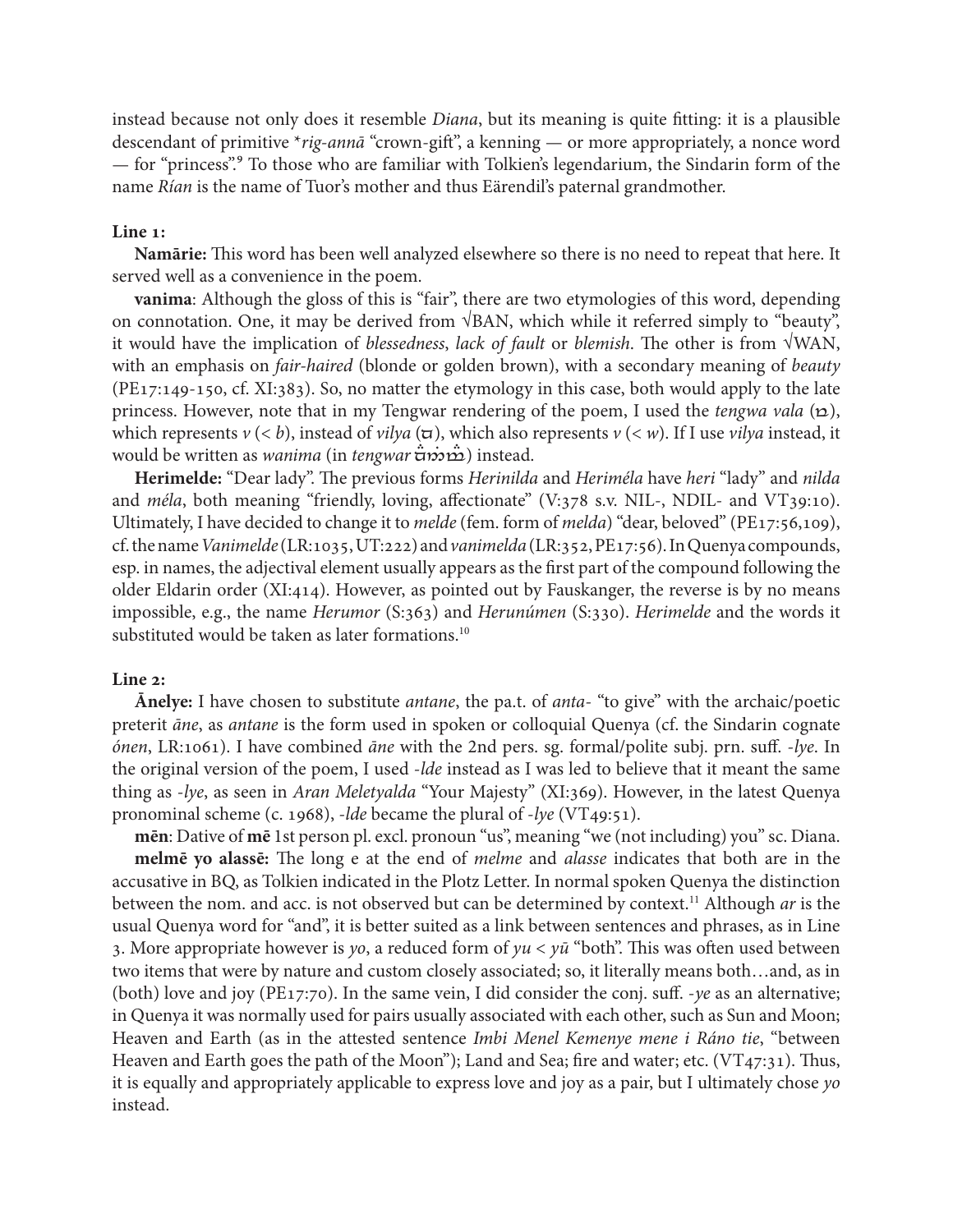#### **Line 3:**

**enyaluvalme:** *enyal*- is attested "to recall", a compound of *en*- "re-, again" and *yal*- "to summon", thus "to remember" (UT:305,317); I changed this to \**renuva* as an experimental form, but while the verb \**ren*- is not itself attested in Quenya, the base from which it is derived, √REN "recall, have in mind" (XII:372) is attested.12 *Enyaluvalme* is the future tense of the verb with the addition of the 1st pers. pl. excl. subj. prn. suff. -*lme*. I have previously used -*mme* because that was how Tolkien described the pronoun (XI:371), and indeed such was the case before he changed it to -*lme* upon the publication of the 2nd edition of *The Lord of the Rings* (see VT49:51). This has since become the 3rd pers. excl. du. form.

**sā:** \**sā* is the separate form of the 3rd pers. pl. neut. prn. "them" (sc. *melmē yo alassē* "love and joy").13 Previously, I had assumed that -*t* or *te* (CQ *tē*) applied to both animate and inanimate objects; thus I had modeled it on the attested Quenya phrase *A laita te, laita te, andave laituvalmet* "Praise them, praise them, long we will praise them"  $(LR:953).$ <sup>14</sup> However, *sā* is also singular as seen in the example *eke nin kare sa* "I can do it (lit. "it is open for me to do it")" (VT49:34) as well as the reflexive pronoun *insa* "\*itself " (VT47:37); the distinction between singular and plural in this case may be determined by context.15

#### **Line 4:**

**Ardalōte:** "Flower of the Realm". *Arda* of course means "region realm, kingdom", and I applied this to its strictest sense, as suggested by the phrase "England's rose" in Elton John's song. However, this can be applied in the broadest sense as the World itself (XI:402, cf. X:349). For *lóte* "large single flower" see VT42:18 and PE17:160. 16

#### **Line 5:**

**Coacalinalya:** The fifth line was actually the first line of the poem which I wrote, and it gives both homage and parody to "Candle in the Wind". *Coacalina* "light of the house" is an Elvish metaphor for the indwelling spirit (*fea*) within the body (*hroa*)(X:250); the *-lya* is the possessive equivalent of *-lye*. It would seem fitting therefore that death would be like the light of a house extinguished "like a candle in the wind".

**fīrie:** "hath expired". Note that I have changed the verb tense of *fir-* "to expire, breathe forth" from past tense \**firne* to the unaugmented perfect tense *fīrie* (this is in fact attested in X:250). Although the augmented perfect is more often than not used in normal speech (e.g., *ifírie*), the unaugmented form can be usually found in verse, so is the case in this poem.17

**we līkuma sūrinen:** As I mentioned earlier, the fact that I was able to render "like a candle in the wind" into Quenya was what set me on the way in composing this poem. However, note that I have used CQ *we* "as, like" in lieu of its colloquial descendant *ve* (PE17:189, but see VT49:10, 32).

#### **Line 6:**

**Nō:** This replaced *nán* "but, on the contrary, on the other hand" in *The Etymologies* (V:375 s.v. NDAN-); *nó* occurs in the sentence *ore nin karitas nó namin alasaila* "I would like / feel moved to do so but I judge it unwise" (VT41:18); related are the forms *one* and its variant *ono* (VT43:22).

**melmelma lyēn:** "Our love for thee". The form *-lma* is the possessive equivalent of *-lme* (cf. *-lye*  and *-lya* above); see **enyaluvalme** above regarding the switch from *-mm-* to *-lm-*.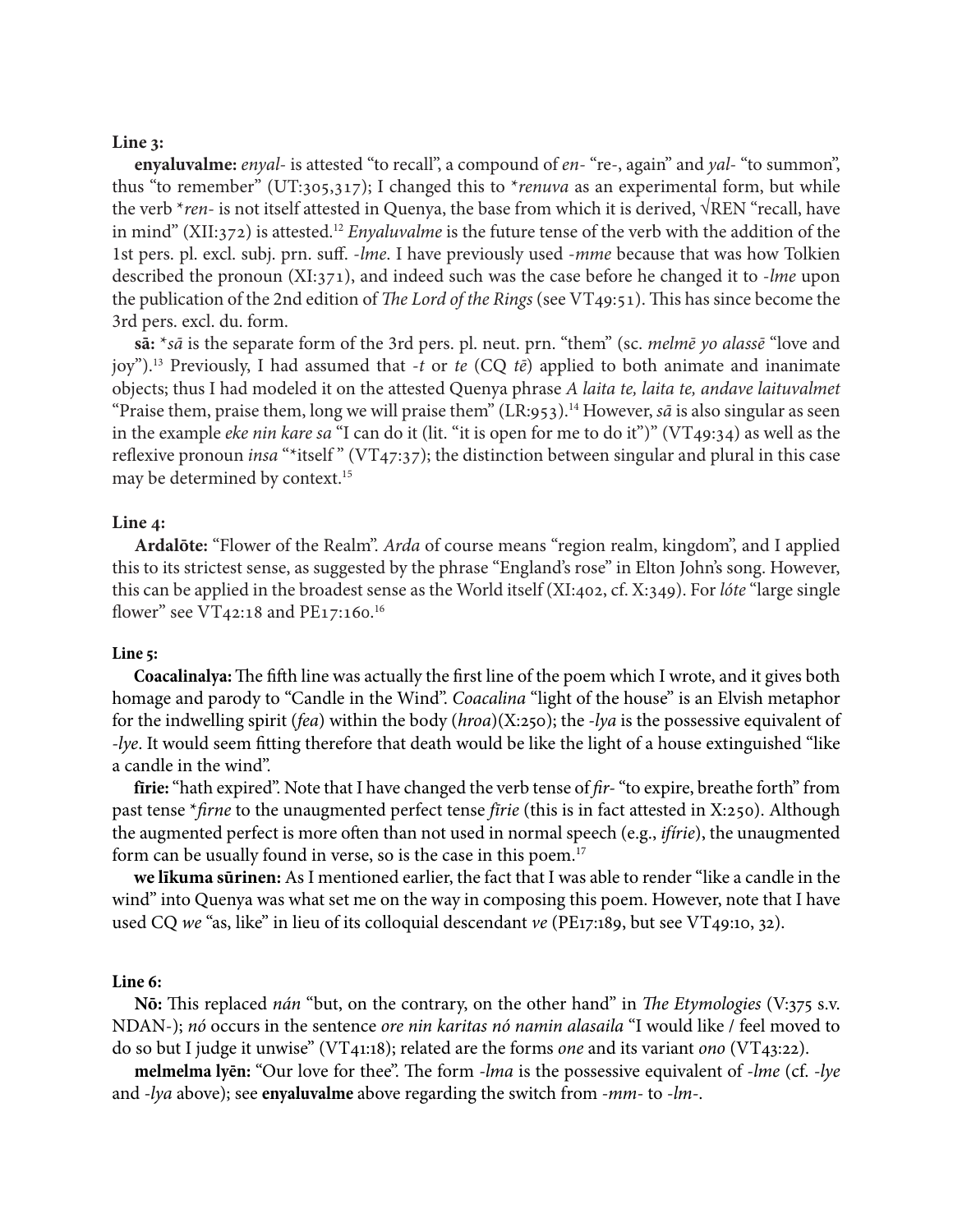The form *lyén* is the dative of the separate pronoun *lyē* (see **antanelye** in Line 1). However, the allative form *lyenna* "towards thee" is acceptable as an alternative reading.<sup>18</sup>

**ūva fire:** This was based from a suggestion by Ivan Derzhanski in his critique of Nancy Martsch's book *Basic Quenya*. 19 He wrote that:

Some of the constructions in the book aren't really derivable from the corpus, *yet [Nancy Martsch] doesn't present them explicitly as her own guesses*. An example is the negation of verbs by prefixing *ú-*, as in \**útiruva* `won't watch'; there is no evidence of such a construction in the Quenya corpus, and in fact in *The Lost Road* and *The War of the Jewels* there is evidence pointing towards \**úva tire* (Emphasis in the original.).20

This critique proved to be valid, as it turned to be the way how to express "shall not die" in archaic Quenya or verse. According to Tolkien:

Q *ú-* could be used (especially in verse) as a verbal prefix; but the normal way of expressing verbal negation was by verbalizing the stem  $\acute{u}$ -, =  $ua$ -, which was then followed by the impersonal tense form. So *uan care, carne, cára, caruva* etc. I do not make, did not make, am not *making*, *shall not make*, etc. (PE17:144).<sup>21</sup>

But in archaic Quenya or verse,

*…ua* could be completely conjugated, in which case the actual verb remained in impersonal aorist form. *uan, únen, úvan,* future, *uien* perfect (*ibid.*).

**indolmassen:** Locative plural of *indo-lma* "our heart". For *-lma* see **melmelma lyén** in Line 5, for *indo* see next entry.

#### **Line 7:**

**Indotāri:** "Queen of Heart(s)". Another borrowing from "Candle in the Wind". I based the gloss "heart" from *The Etymologies* (V:361 s.v. ID-, cf. *indo-ninya* "my heart" in V:72) in contrast to *hón*  "heart (physical)" (V:364 s.v. KHŌ-N-). However, this has become problematic as *indo* refers variously to "mind or mood", "state of mind", "region/range of thought", "inner thought, in *fea* as exhibited in character or [?personality]" or "resolve" or "will", the state of mind leading directly to action, thus "the mind in its purposing faculty, the will".<sup>22</sup> This rather complicates matters because of the range of meaning of this word, and at one time I considered *óre* "heart (inner mind)" (LR:1123, VT41:11) as the alternative to *indo*, but according to Tolkien,

'[H]eart' is not suitable, except in brevity, since *óre* does not correspond in sense to any of the English confused uses of 'heart': memory, reflection, courage, good spirits; emotion, feelings, tender, kind and generous impulses (uncontrolled by or opposed to the judgments of reason)  $(VT_{41:11}).$ 

In the end, therefore, with some hesitation, I have decided to keep *Indotāri*.

#### **Line 8:**

**Ā wile:** The previous versions have *wila*, which I based on the imperative exclamations *ela!*  "behold!" (XI:362) and *heka!* "begone! stand aside!" (*ibid.,* p. 364). However, the normal way to express the imperative is by placing the independent imp. particle *á* in front of a form similar to the simplest infinitive or the bare aorist (PE17:93). So, from the aorist form *wile* combined frontally with the imperative particle *á* would mean "fly, sail" (imp.). The phrase *A laita te* mentioned above has the short unstressed form of *á*, which is actually colloquial Quenya.

**sī Nūmenna:** "now to(wards) the West". *Númenna* is the allative form of *Númen*.

**rāmainen laurie:** I have patterned this from *rámainen elvie* "on wings like stars" in Tolkien's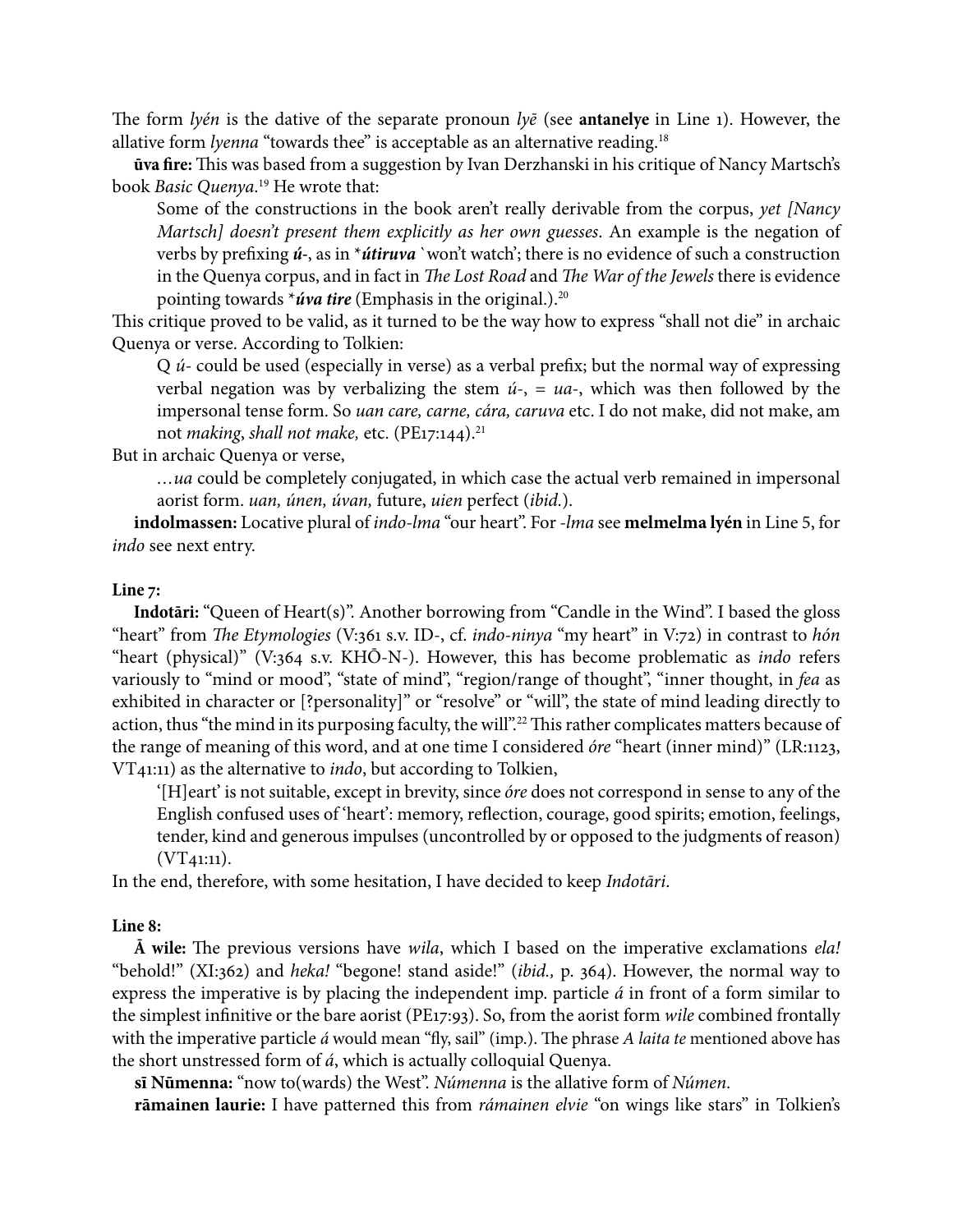post-LR version of "The Last Ark" (MC:222). *Rāmainen* is the intr. pl. of *ráma* "wing" and *laurie* is the pl. of the adj. *laurea* "golden".23

#### **Line 9:**

**Nai:** "May it be that", formed from imp. *nā* "be it" and conj. *i* "that". In Quenya, a wish expression is formed by combining *nai* with the fut. tense of a verb, as in *Nai elye hiruva* "may it be that thou shalt find (it)" in *Namárie*. However, the exception to the rule is the expression "God bless you" which uses the pres. cont.: *nai Eru lye mánata* (VT49:39; PE17:75).

**fealya:** "your spirit", analyzed as *fea-lya*. See **Coacalinalya**.

**seruva:** Impers. fu.t. of *ser-* "to rest"; see **Rīanna** for etymology.

**oialmaresse:** Loc. sg. of \**oialmare* "everlasting peace/bliss". *Oialmare* is a neologism (Q \**vinyakarme*), a combination of *oi* "ever" and *almare* "bliss", which I modeled on the attested form *oienkarme (Eruo)* "the perpetual production (of Eru)" (X:329).

# ENDNOTES

1. The original links to the Tolklang message archive can only be accessed through site login, but a mirror archive is available for perusal. A copy of the original message can be found in this URL: https://tolkienlistsearch.herokuapp.com/message/5e9c361ce0554ea6deed12a9.

2. Their response can be found at https://tolkienlistsearch.herokuapp.com/ message/5e9c361ce0554ea6deed12ac, and my own comments at https://tolkienlistsearch.herokuapp. com/message/5e9c361ce0554ea6deed12af.

3. Examples of translations are in Spanish in the Lambenor website (http://lambenor.free. fr/ardalambion/rianna.html), Italian (http://ardalambion.immaginario.net/ardalambion/rianna. htm) and Brazilian Portuguese (http:// www.ardalambion.com.br/rianna-vicente-velasco/).

4. Compare Tolkien's assessment of Galadriel's Lament (*Namárie*) being in the colloquial, "although with some archaisms (dual) and poetic words" (PE17:76). As for the distinction between parmaquesta and tarquesta, see PE 18:25, 75.

5. Tolkien is not above adapting real-world names to Quenya. Consider *María* (Mary) and *Hristo* (Christ) in his Quenya translations of *Ave Maria* and the *Litany of Loreto* (VT43:28 and VT44:15 respectively).

6. In CQ the r in sére is an untrilled spirantal *r* (as commonly heard in English *dry*), not fully trilled as in the colloquial, thus written as \**séře* (PE17:71,134).

7. Before c. 1968, Tolkien had attached two meanings to *lelya*-. See XI:360,363 and PE17:151: the definition in *The War of the Jewels* can be regarded as the later conception. However, in notes that he wrote on "Fate and Free Will" in c. 1968, he gave a third definition:

?DEL: Q. *lēle*, v[erb] *lelya* (*lelinye*). To will with conscious purpose, immediate or remote. To be willing, to assent, consent, agree—quite different, for it partakes of will but is an additional [?accident]. A man may say 'I [?wish], I agree, I will' to some proposition of another without special purpose of his own (but he may also have reflected that it fits in with some design of his own and so agree to it as he might not otherwise have done) (TS 6 (2009):188 note 5).

8. According to Tolkien, initial (primitive) *d* became *n*-, not *l*-, "by assimilation to an n occurring later in the word", thus \**Níana* would be more likely (XI:403-4, cf. PE17:17).

9. Strictly speaking, the Q word for princess is *aranel* (UT:434), analyzed as *ar(an)-anel* "\*king's